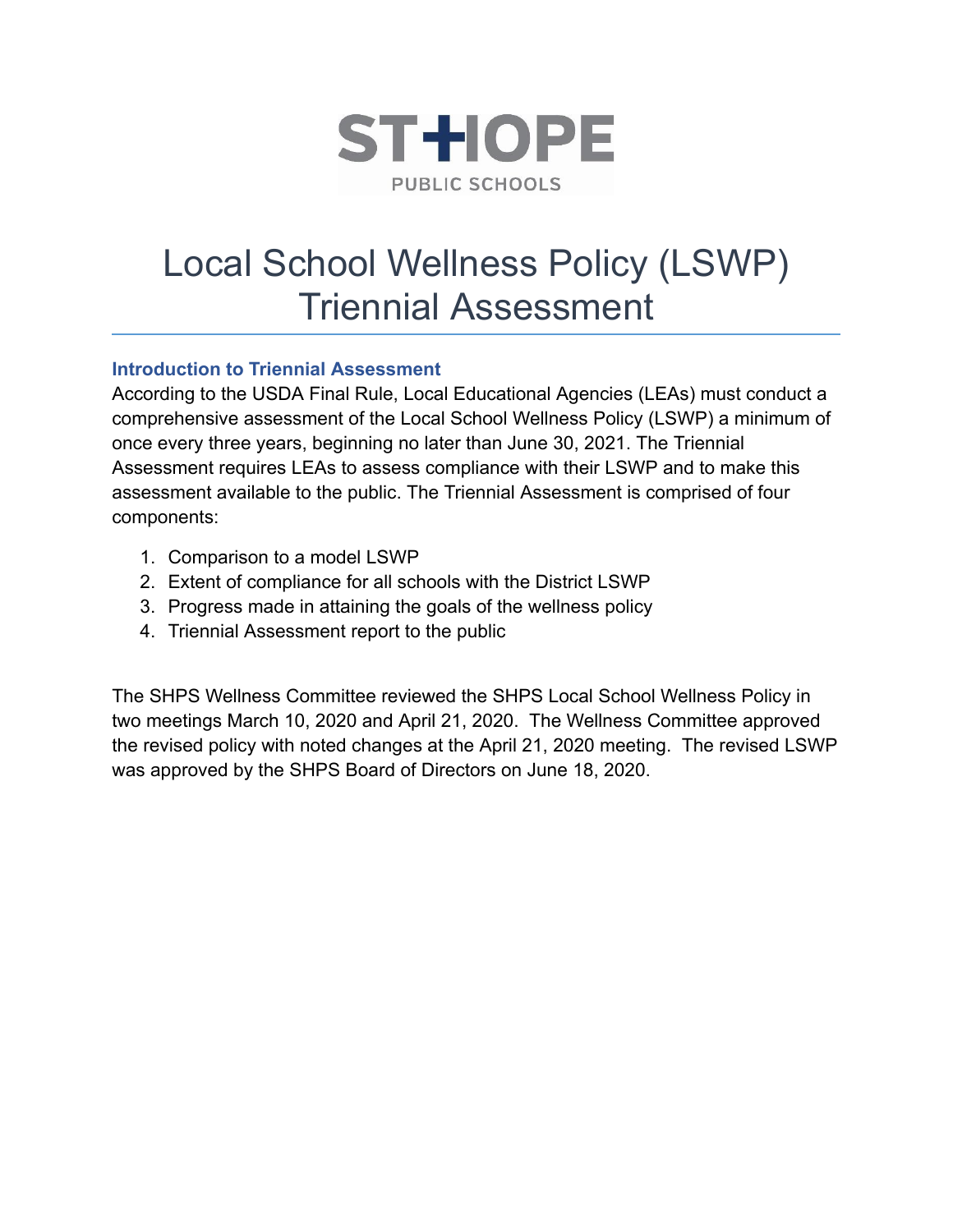# **Component #1:** Comparison to Model LSWP

# **Introduction**

The first step LEAs must take in conducting their Triennial Assessment is to compare their written LSWP to a model policy. The purpose of comparing a LEA's school wellness policy to a model policy is to identify areas of strength, opportunities for improvement, and to identify where LEAs could adopt language to make their wellness policy stronger. This is a useful exercise for school wellness committees to complete together, if possible.

| <b>Component</b>                                                                                       | <b>Description</b>                                                                                                                                                                             |
|--------------------------------------------------------------------------------------------------------|------------------------------------------------------------------------------------------------------------------------------------------------------------------------------------------------|
| <b>Tool used for Model LSWP</b><br><b>Comparison:</b>                                                  | <b>CDE Outline of LSWP Requirements (similar to the</b><br>CSBA sample Wellens Policy 5030) and the LSWP<br>requirements as outlined on the USDA Summary                                       |
| <b>Areas of Strength:</b>                                                                              | 1. Schools follow lunch and breakfast nutritional<br>standards and efforts are made to be appealing<br>and attractive and served in a pleasant setting.                                        |
|                                                                                                        | 2. LSWP outlines in detail SHPSs areas of priority<br>for food quality and nutrition standards                                                                                                 |
|                                                                                                        | 3. The Wellness Committee has been created as<br>stand alone committee (rather than under another<br>committee)                                                                                |
| <b>Opportunities for</b><br><b>Improvement</b>                                                         | 1. Health subjects have been subsumed into PE<br>and could be expanded                                                                                                                         |
|                                                                                                        | 2. Overall student/staff wellness is not directly<br>addressed in the culture (i.e., providing education<br>beyond what is served and PE such as how to read<br>food labels/nutritional facts) |
|                                                                                                        | 3. Revised food service processes (ongoing)<br>including more opportunities for students to get<br>meals (i.e., in the classroom)                                                              |
| As a result of the comparison,<br>was new language adopted in<br>the LSWP?                             | <b>XYes</b><br>$\square$ No                                                                                                                                                                    |
| If yes, briefly describe what<br>was adopted (include page<br>numbers for new language if<br>possible) | Section III was rewritten based on comments to<br>talk about overall wellness, not just nutrition and<br>PE. Such as "teaches students healthy living and<br>promotes prevention"              |
| <b>Describe next steps for</b><br>strengthening your LSWP                                              | Review school policies for health education and<br>ensure it matches the LSWP. Goals are not<br>specifically identified.                                                                       |

#### **Model Wellness Policy Comparison Results**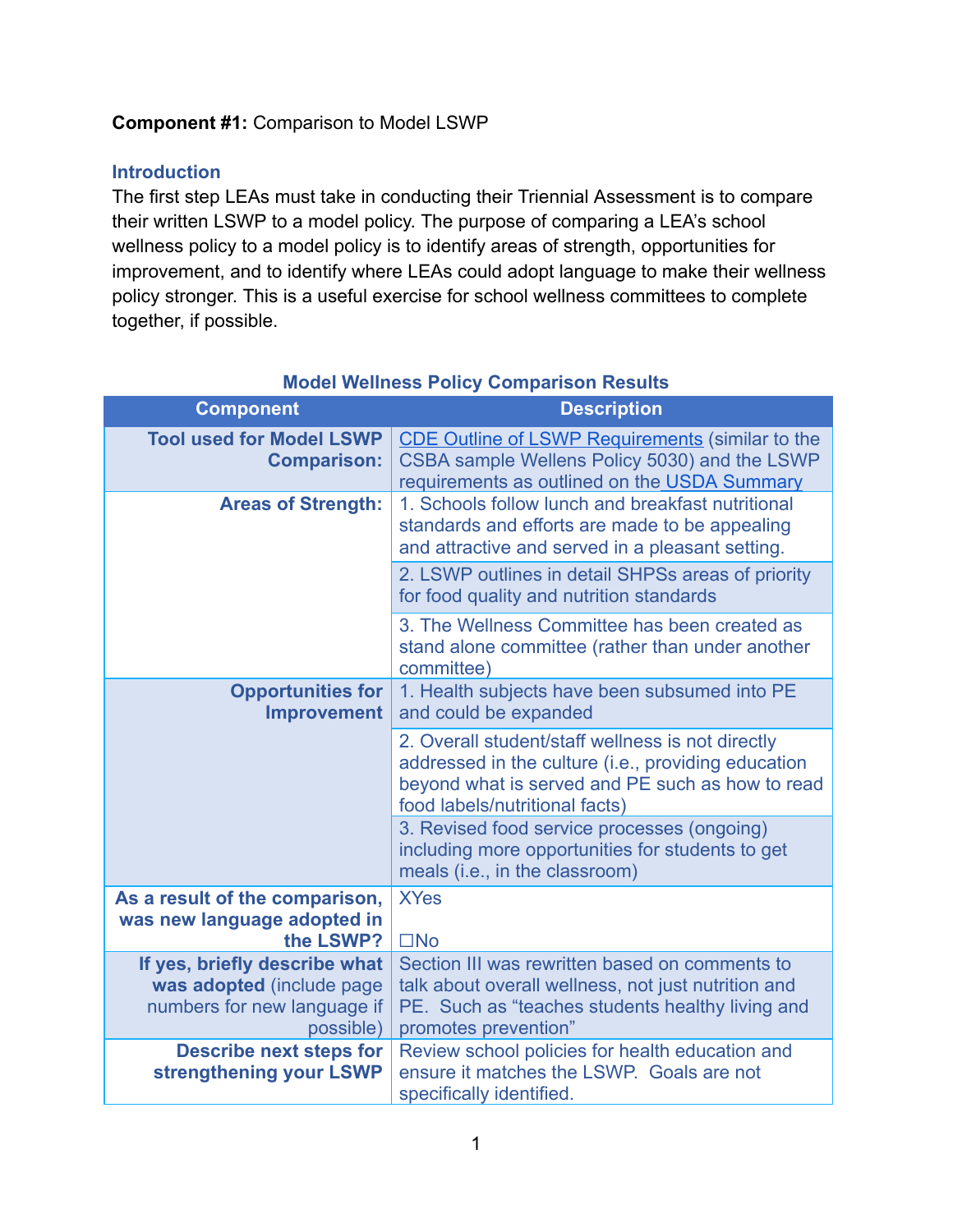#### **Introduction**

The second component of the Triennial Assessment is identifying the extent to which schools within your district are compliant with the LSWP as it is written. The purpose of this is to determine whether schools within the district are following the LSWP. This helps districts identify where to provide additional support to reach the requirements included in the LSWP.

The SHPS Wellness Committee, which represents both Sacramento Charter High School and St. HOPE Public School 7, conducted the review of this component as part of its triennial review conducted over two meetings March 10, 2020 and April 21, 2020.

| <b>Policy Area</b>                                                                                                                                                                                                                                                                                                                                                                                                                                                                                                          | <b>Not Met</b><br>(Number of<br><b>Schools)</b> | <b>Partial</b><br><b>Complianc</b><br>e (Number<br><b>of</b><br><b>Schools)</b> | <b>Full</b><br><b>Complianc</b><br>e<br>(Number<br><b>of</b><br><b>Schools)</b> |
|-----------------------------------------------------------------------------------------------------------------------------------------------------------------------------------------------------------------------------------------------------------------------------------------------------------------------------------------------------------------------------------------------------------------------------------------------------------------------------------------------------------------------------|-------------------------------------------------|---------------------------------------------------------------------------------|---------------------------------------------------------------------------------|
| <b>Nutrition/Wellness Education</b><br><b>Requirements(s)</b><br>(Health/Wellness Education and Promotion)<br>is offered at each grade level as part of a<br>sequential, comprehensive,<br>standards-based program<br>designed to provide students with the<br>knowledge and skills necessary to promote<br>and protect<br>their health; is part of not only health<br>education classes, but also classroom<br>instruction in subjects such as math,<br>science, language arts, social sciences, and<br>elective subjects) |                                                 | 2/2                                                                             |                                                                                 |
| <b>Nutrition Promotion Requirements(s)</b><br>(promotes fruits, vegetables, whole grain<br>products, low-fat and fat-free dairy products,<br>healthy food preparation methods, and<br>health-enhancing nutrition practices;<br>emphasizes caloric balance between food<br>intake and energy expenditure (physical<br>activity/exercise);                                                                                                                                                                                    |                                                 | 2/2                                                                             |                                                                                 |

# **Extent of Compliance for All Schools with the LSWP**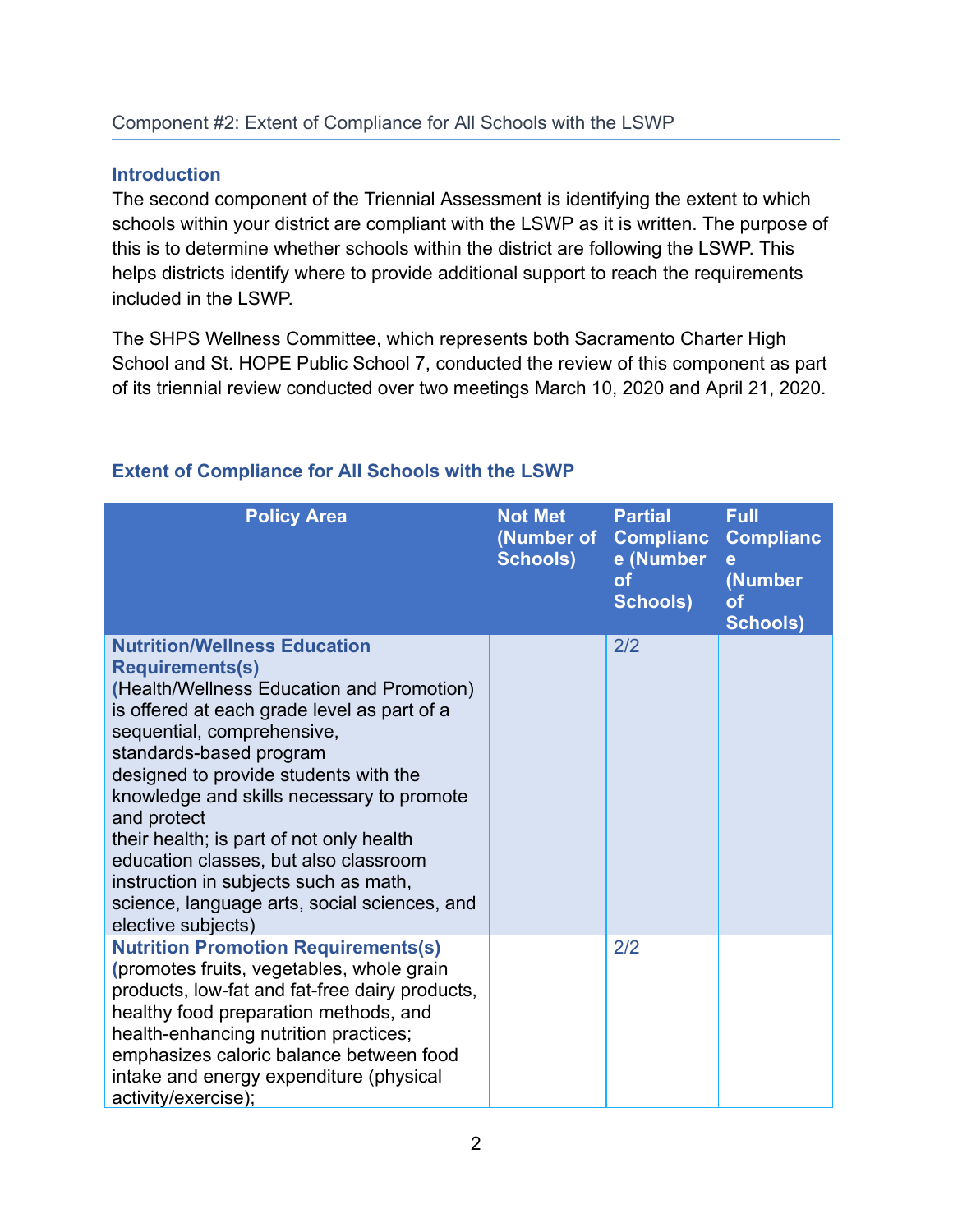| <b>Policy Area</b>                                                                                                                                                                                                                                                                                                                                                                                                                                                                                                                                                                                                                                                                                                                                                                                                                                                                        | <b>Not Met</b><br>(Number of<br><b>Schools)</b> | <b>Partial</b><br><b>Complianc</b><br>e (Number<br><b>of</b><br><b>Schools)</b> | <b>Full</b><br><b>Complianc</b><br>е<br>(Number<br>of<br><b>Schools)</b> |
|-------------------------------------------------------------------------------------------------------------------------------------------------------------------------------------------------------------------------------------------------------------------------------------------------------------------------------------------------------------------------------------------------------------------------------------------------------------------------------------------------------------------------------------------------------------------------------------------------------------------------------------------------------------------------------------------------------------------------------------------------------------------------------------------------------------------------------------------------------------------------------------------|-------------------------------------------------|---------------------------------------------------------------------------------|--------------------------------------------------------------------------|
| <b>Physical Activity Requirement(s)</b><br>(All students in grades K-9, including<br>students with disabilities, special health-care<br>needs, and in alternative educational<br>settings, will receive physical education in<br>compliance with state requirements.<br>Elementary students will receive a minimum<br>of 200 minutes of physical education every<br>10 days; high school students will receive at<br>least 400 minutes every 10 days and must<br>complete two year-long physical education<br>classes as outlined in the graduation<br>requirements.)                                                                                                                                                                                                                                                                                                                     |                                                 |                                                                                 | 2/2                                                                      |
| <b>Federal/State Meal Standards</b><br>(Meals served through the National School<br>Lunch and Breakfast Programs will meet, at<br>a minimum, nutrition requirements<br>established by local, state, and federal<br>statutes and regulations)                                                                                                                                                                                                                                                                                                                                                                                                                                                                                                                                                                                                                                              |                                                 |                                                                                 | 2/2                                                                      |
| <b>Foods Offered but Not Sold Standards</b><br>(Elementary Schools. The school food<br>service program will approve and provide all<br>food and beverage sales to students in<br>elementary schools. Given young children'; s<br>limited nutrition skills, food in elementary<br>schools should be sold as balanced meals.<br>If available, foods and beverages sold<br>individually should be limited to low-fat and<br>non-fat milk, fruits, and non-fried vegetables.<br>Middle/Junior High and High Schools. In<br>middle/junior high and high schools, all food<br>sold on school campuses outside the<br>reimbursable school meal programs, should<br>meet the nutrition standards as set forth in<br>the California Education Code and the<br>HHFKA. This includes those individual items<br>sold through a la carte [snack] lines, student<br>stores, or fundraising activities.) |                                                 | 2/2                                                                             |                                                                          |
| <b>Food and Beverage Marketing</b>                                                                                                                                                                                                                                                                                                                                                                                                                                                                                                                                                                                                                                                                                                                                                                                                                                                        |                                                 |                                                                                 | 2/2                                                                      |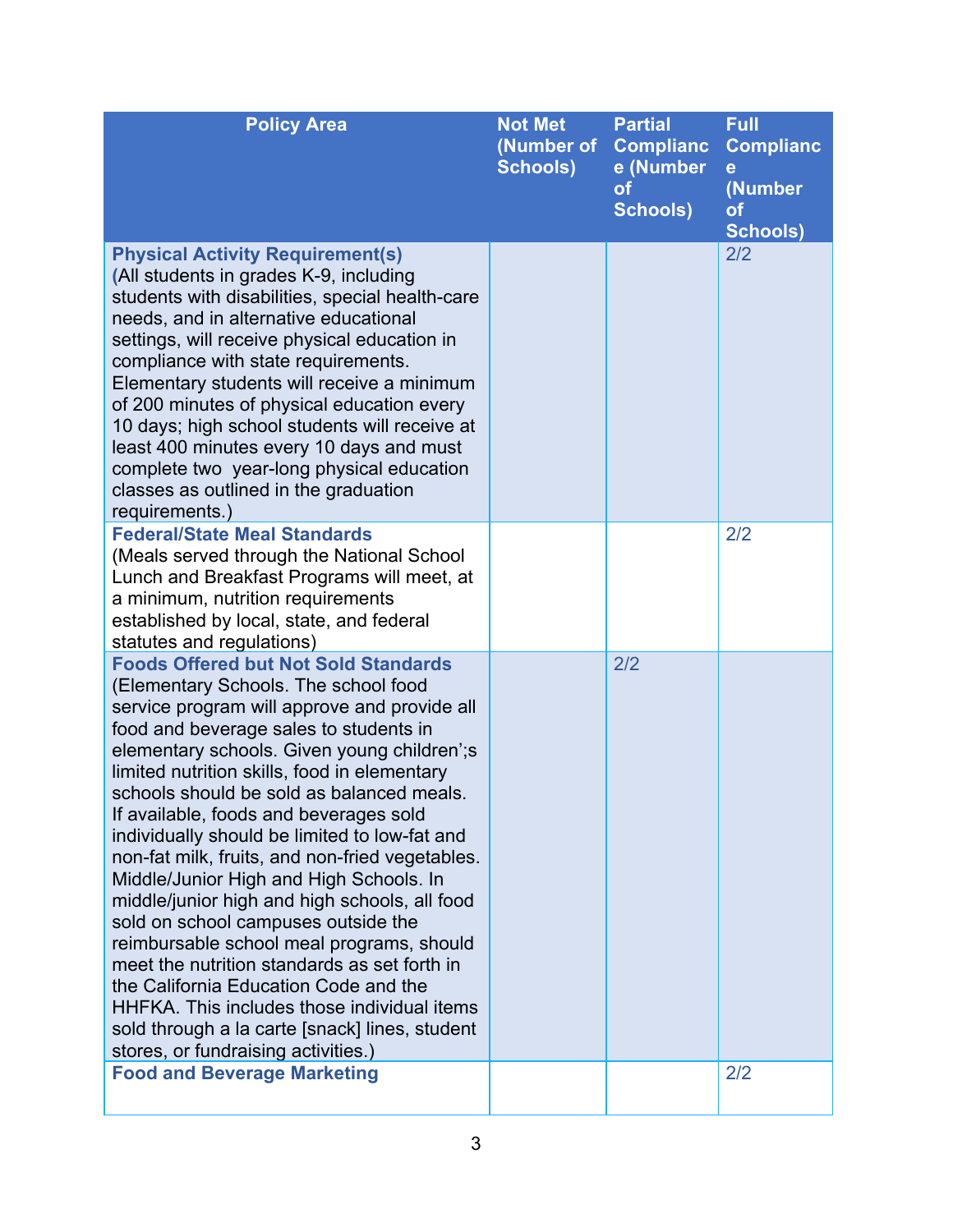| <b>Policy Area</b>                                                                                                                                                                             | <b>Not Met</b><br><b>Schools)</b> | <b>Partial</b><br>(Number of Complianc<br>e (Number<br>lot<br><b>Schools)</b> | <b>Full</b><br><b>Complianc</b><br>e<br>(Number<br><b>of</b><br><b>Schools)</b> |
|------------------------------------------------------------------------------------------------------------------------------------------------------------------------------------------------|-----------------------------------|-------------------------------------------------------------------------------|---------------------------------------------------------------------------------|
| (Schools will limit food and beverage<br>marketing to the promotion of foods and<br>beverages that meet the nutrition standards<br>for meals or for foods and beverages sold<br>individually.) |                                   |                                                                               |                                                                                 |

| <b>District LSWP Components</b>                                                                                                                                                                                                                                                                                                                                                                                                                                           | For the components below, indicate<br>whether the district is in compliance. |
|---------------------------------------------------------------------------------------------------------------------------------------------------------------------------------------------------------------------------------------------------------------------------------------------------------------------------------------------------------------------------------------------------------------------------------------------------------------------------|------------------------------------------------------------------------------|
| <b>Public Involvement</b><br>Wellness Committee comprised of:<br><b>Food Service Director (SHPS</b><br>designee to ensure compliance with<br>the LWP)<br><b>Students from Sacramento Charter</b><br><b>High School (and other SHPS</b><br>schools as practical)<br>Representative from SHPS food<br>service provider<br>Parent(s)<br>School administrator(s)/staff<br>Physical education teacher(s)<br><b>SHPS Board of Directors member</b><br>Other community member(s) | X Yes<br>$\square$ No                                                        |
| <b>Public Notification</b>                                                                                                                                                                                                                                                                                                                                                                                                                                                | X Yes (updated April 2022)<br>$\square$ No                                   |
| <b>Triennial Assessment</b><br>Spring 2020                                                                                                                                                                                                                                                                                                                                                                                                                                | X Yes<br>$\square$ No                                                        |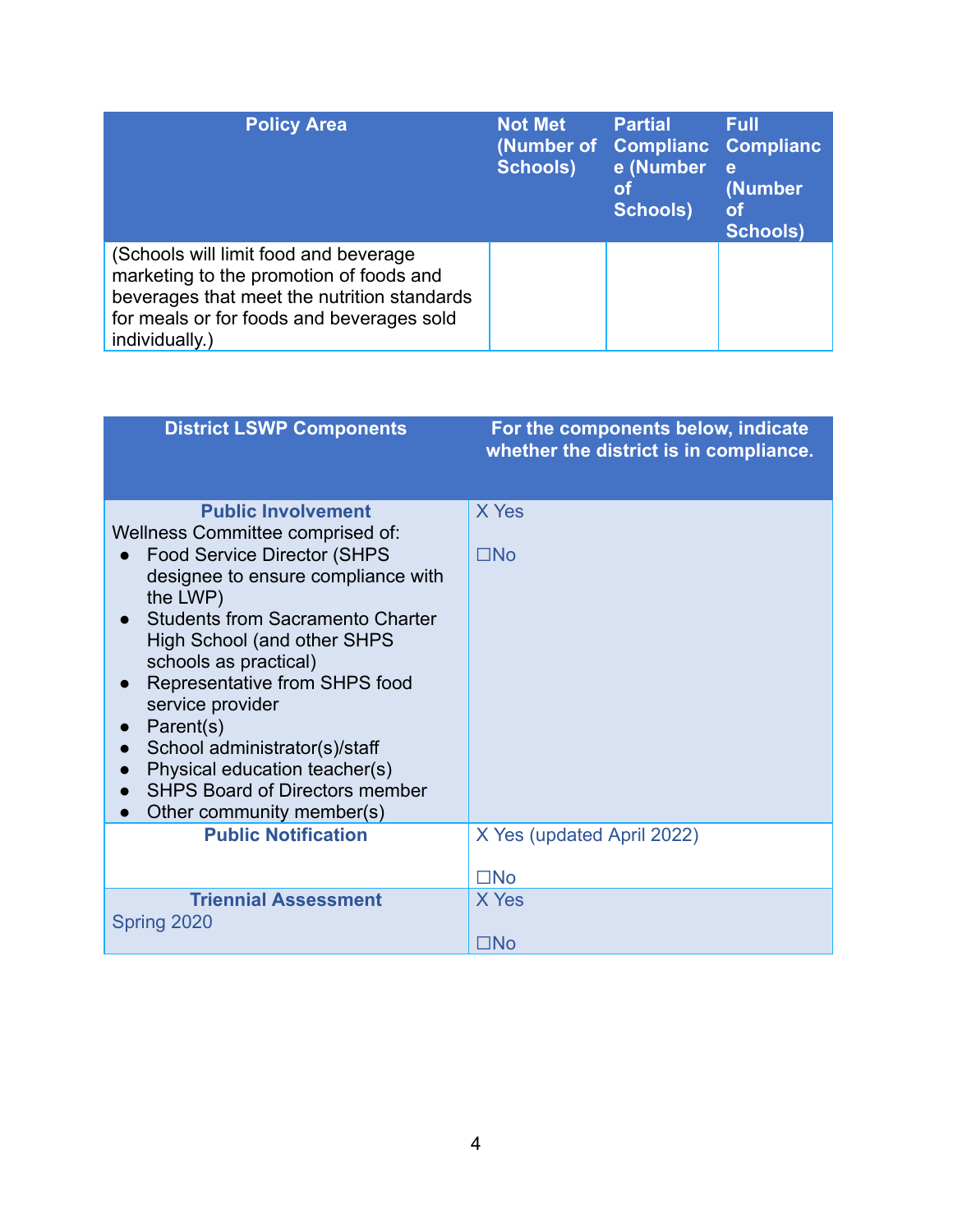# **Introduction**

The third component of the Triennial Assessment is to assess and document progress made in reaching the goals outlined in your LSWP. The purpose of assessing and documenting your progress is to demonstrate that your LSWP is being implemented. This is an important step in ensuring your policy is moving from paper to practice.

The Final Rule requires LEAs to provide a "description of the plan for measuring LSWP implementation". To meet this requirement, LEAs are encouraged to develop an action plan for implementing their LSWP.

# **Progress in Reaching LSWP Goals Template**

| <b>Goal</b><br>As defined by your LSWP                                                                                                                                                                                                                                                                                                                                                                                                                                                                                                                                                                                                                                                                                                                                                                                                                                                                                                                   | <b>Was the</b><br><b>Goal Met?</b><br><b>Yes/ Partially/</b><br><b>No</b> | <b>Documentation</b><br><b>Share documents (as links or</b><br>attachments) used to measure<br><b>LSWP implementation</b>                                                                                                                                                                                                                                                                                                                                            |
|----------------------------------------------------------------------------------------------------------------------------------------------------------------------------------------------------------------------------------------------------------------------------------------------------------------------------------------------------------------------------------------------------------------------------------------------------------------------------------------------------------------------------------------------------------------------------------------------------------------------------------------------------------------------------------------------------------------------------------------------------------------------------------------------------------------------------------------------------------------------------------------------------------------------------------------------------------|---------------------------------------------------------------------------|----------------------------------------------------------------------------------------------------------------------------------------------------------------------------------------------------------------------------------------------------------------------------------------------------------------------------------------------------------------------------------------------------------------------------------------------------------------------|
| <b>Nutrition/Wellness Education</b><br>Goal(s)<br>SHPS aims to teach, encourage, and<br>support healthy eating by students.<br>SHPS schools will provide nutrition<br>education and engage in nutrition<br>promotion that: is offered at each<br>grade level as part of a sequential,<br>comprehensive, standards-based<br>program designed to provide<br>students with the knowledge and<br>skills necessary to promote and<br>protect their health; is part of not only<br>health education classes, but also<br>classroom instruction in subjects<br>such as math, science, language<br>arts, social sciences, and elective<br>subjects; includes enjoyable,<br>developmentally-appropriate,<br>culturally-relevant, participatory<br>activities,<br>such as contests, promotions, taste<br>testing, farm visits, and school<br>gardens<br>promotes fruits, vegetables, whole<br>grain products, low-fat and fat-free<br>dairy products, healthy food | partially                                                                 | <b>Qualitative review by Wellness</b><br>Committee:<br><b>Health education is subsumed</b><br>within PE or other courses and<br>does not stand alone at all grade<br>levels; overall wellness education<br>(i.e. how to read a nutrition label) is<br>not part of nutrition education;<br>Nutrition information is not provided<br>with menu information as a<br>standard practice. One PE teacher<br>provides a newsletter on PE which<br>includes health/wellness. |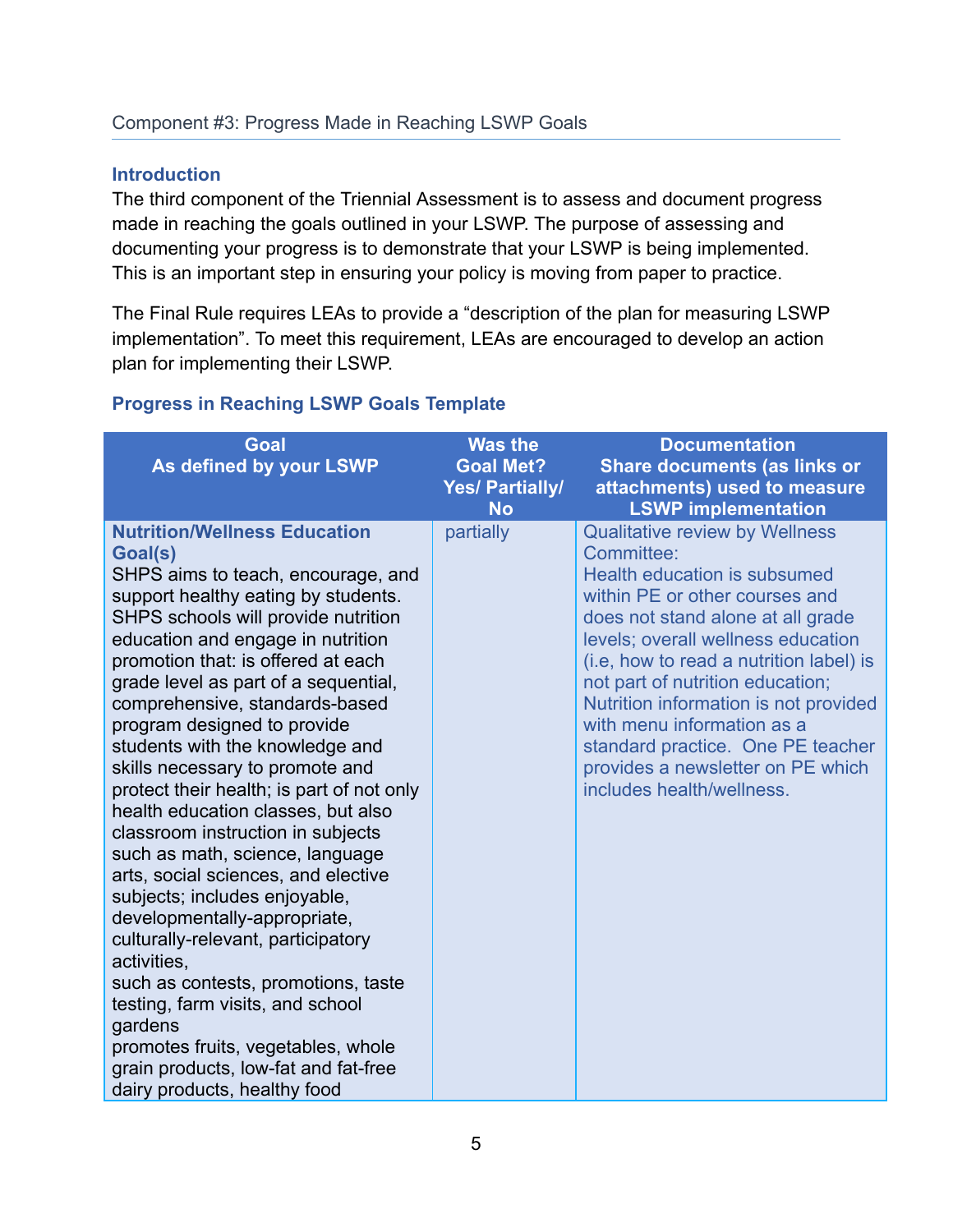| <b>Goal</b><br>As defined by your LSWP                                                                                                                                                                                                                                                                                                                                                                                                                          | <b>Was the</b><br><b>Goal Met?</b><br><b>Yes/ Partially/</b><br><b>No</b> | <b>Documentation</b><br><b>Share documents (as links or</b><br>attachments) used to measure<br><b>LSWP implementation</b>                                                               |
|-----------------------------------------------------------------------------------------------------------------------------------------------------------------------------------------------------------------------------------------------------------------------------------------------------------------------------------------------------------------------------------------------------------------------------------------------------------------|---------------------------------------------------------------------------|-----------------------------------------------------------------------------------------------------------------------------------------------------------------------------------------|
| preparation methods, and<br>health-enhancing nutrition practices                                                                                                                                                                                                                                                                                                                                                                                                |                                                                           |                                                                                                                                                                                         |
| <b>Nutrition Promotion Goal(s)</b><br>Promotes fruits, vegetables, whole<br>grain products, low-fat and fat-free<br>dairy products, healthy food<br>preparation methods, and<br>health-enhancing nutrition practices;<br>emphasizes caloric balance between<br>food intake and energy expenditure<br>(physical activity/exercise)                                                                                                                               | partially                                                                 | <b>Qualitative review by Wellness</b><br>Committee:<br>The schools comply with minimum<br>requirements for nutrition, but while<br>menus are posted, nutritional<br>information is not. |
| <b>Physical Activity Goal(s)</b><br>All students in grades K-9, including<br>students with disabilities, special<br>health-care needs, and in<br>alternative educational settings, will,<br>to the extent practicable, receive<br>daily physical education (or its<br>equivalent of 100 minutes/week for<br>elementary school students grades<br>K-6 and 200 minutes/week for<br>middle and high school students<br>grades 7-12) for the entire school<br>year. | yes                                                                       | The schools meet the PE<br>requirements for students and<br>additional clubs/sports are offered<br>for additional activity opportunities                                                |